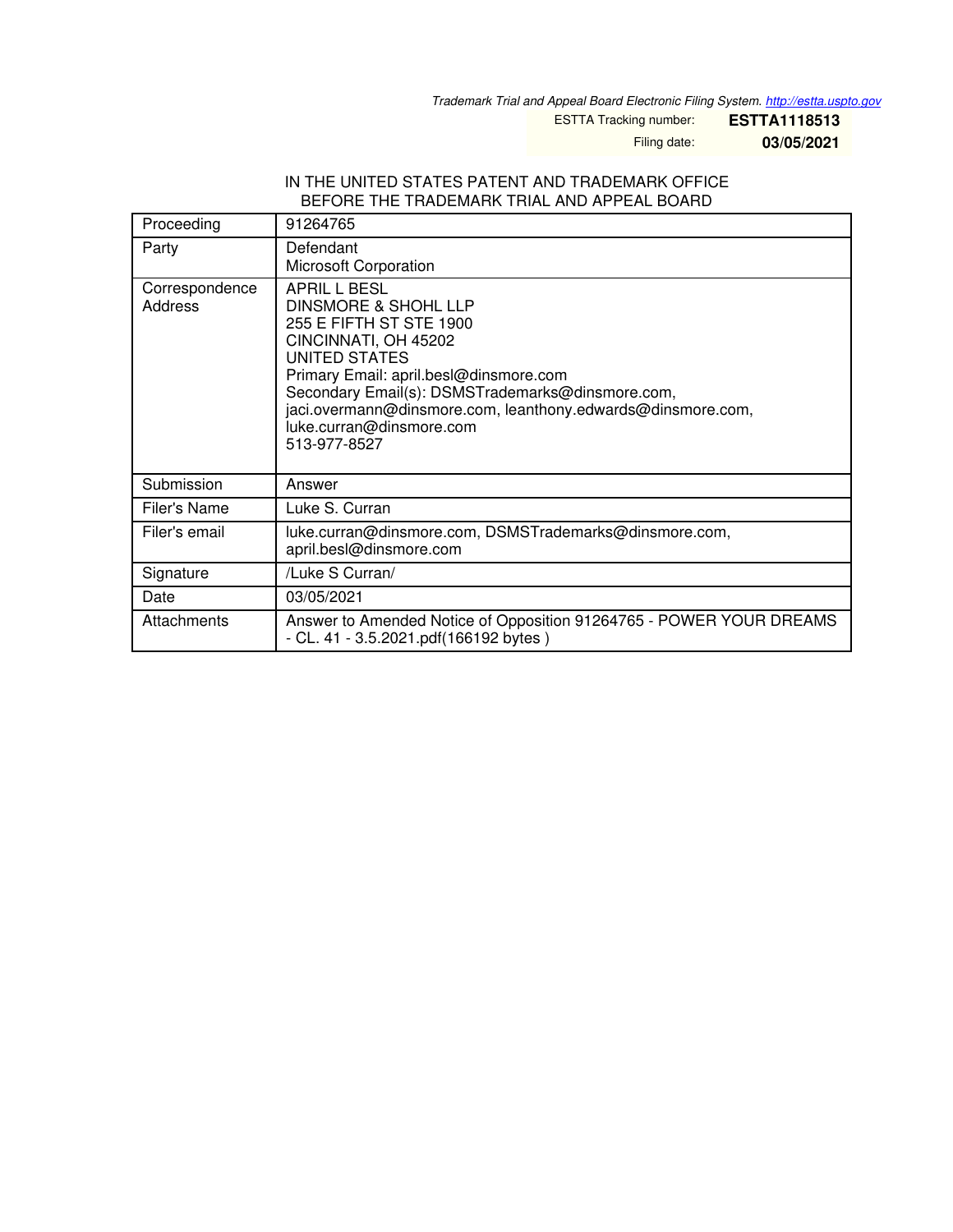## **IN THE UNITED STATES PATENT AND TRADEMARK OFFICE BEFORE THE TRADEMARK TRIAL AND APPEAL BOARD**

)

)

)

)  $\lambda$ 

HONDA MOTOR CO., LTD., Opposer, **-vs-**MICROSOFT CORPORATION, Applicant.

) Opposition No.: 91264765 ) Application No.: 88/743,538 ) Mark: POWER YOUR DREAMS

#### **ANSWER TO AMENDED NOTICE OF OPPOSITION**

Applicant, Microsoft Corporation ("Microsoft"), a Washington corporation with its principal place of business at One Microsoft Way, Redmond, Washington 98052, owns U.S. Trademark Application Serial No. 88/743,538 (the "Application"). Applicant denies the averment in the first introductory paragraph of the Amended Notice of Opposition that the registration of Applicant's trademark POWER YOUR DREAMS will damage Opposer, Honda Motor Co., Ltd. ("Opposer").

Applicant denies each and every allegation contained in Opposer's Amended Notice of Opposition, unless otherwise admitted or responded to as follows:

1. Applicant is without sufficient knowledge or information to admit or deny the allegations contained in Paragraph 1 and therefore denies the same.

2. Applicant admits that according to the publicly available records of the U.S. Trademark Office, Opposer is listed as the current owner of U.S. Trademark Reg. No. 3,843,591. Applicant is without sufficient knowledge or information to admit or deny the remaining allegations contained in Paragraph 2 and therefore denies the same.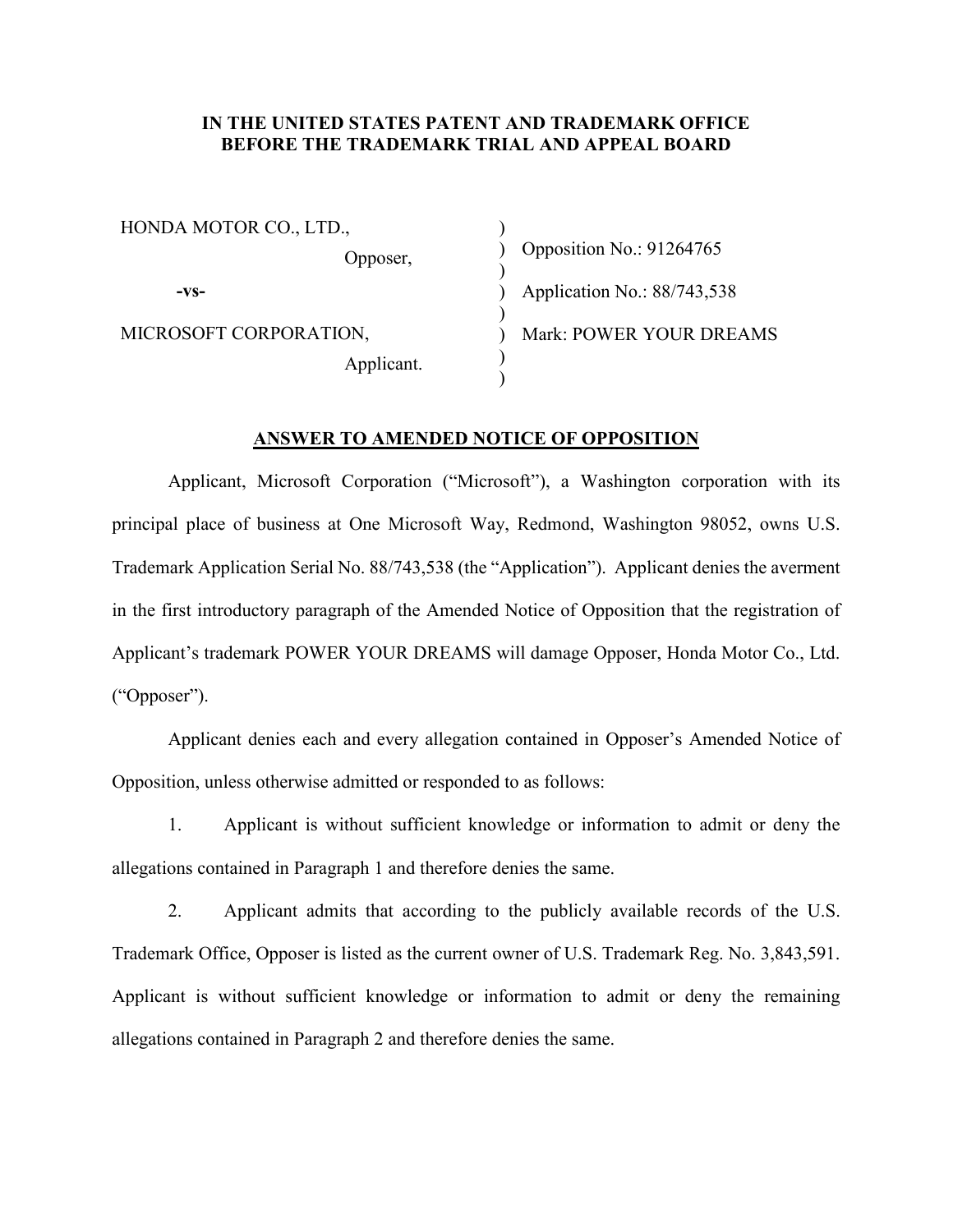3. Applicant is without sufficient knowledge or information to admit or deny the allegations contained in Paragraph 3 and therefore denies the same.

4. Applicant is without sufficient knowledge or information to admit or deny the allegations contained in Paragraph 4 and therefore denies the same.

5. Applicant is without sufficient knowledge or information to admit or deny the allegations contained in Paragraph 5 and therefore denies the same.

6. Insofar as Paragraph 6 calls for a legal conclusion, it requires no answer. To the extent an answer is required, Applicant denies the allegations contained therein.

7. Insofar as Paragraph 7 calls for a legal conclusion, it requires no answer. To the extent an answer is required, Applicant denies the allegations contained therein.

8. Applicant admits the allegations contained in Paragraph 8.

9. Applicant admits the allegations contained in Paragraph 9.

10. Applicant is without sufficient knowledge or information to admit or deny the allegations contained in Paragraph 10 and therefore denies the same.

11. Insofar as Paragraph 11 calls for a legal conclusion, it requires no answer. To the extent an answer is required, Applicant denies the allegations contained therein.

12. Applicant admits only that Opposer and Applicant have a licensing relationship in connection with some of Applicant's products. Applicant is without sufficient knowledge or information to admit or deny the remaining allegations contained in Paragraph 12 and therefore denies the same.

13. Insofar as Paragraph 13 calls for a legal conclusion, it requires no answer. To the extent an answer is required, Applicant denies the allegations contained therein.

2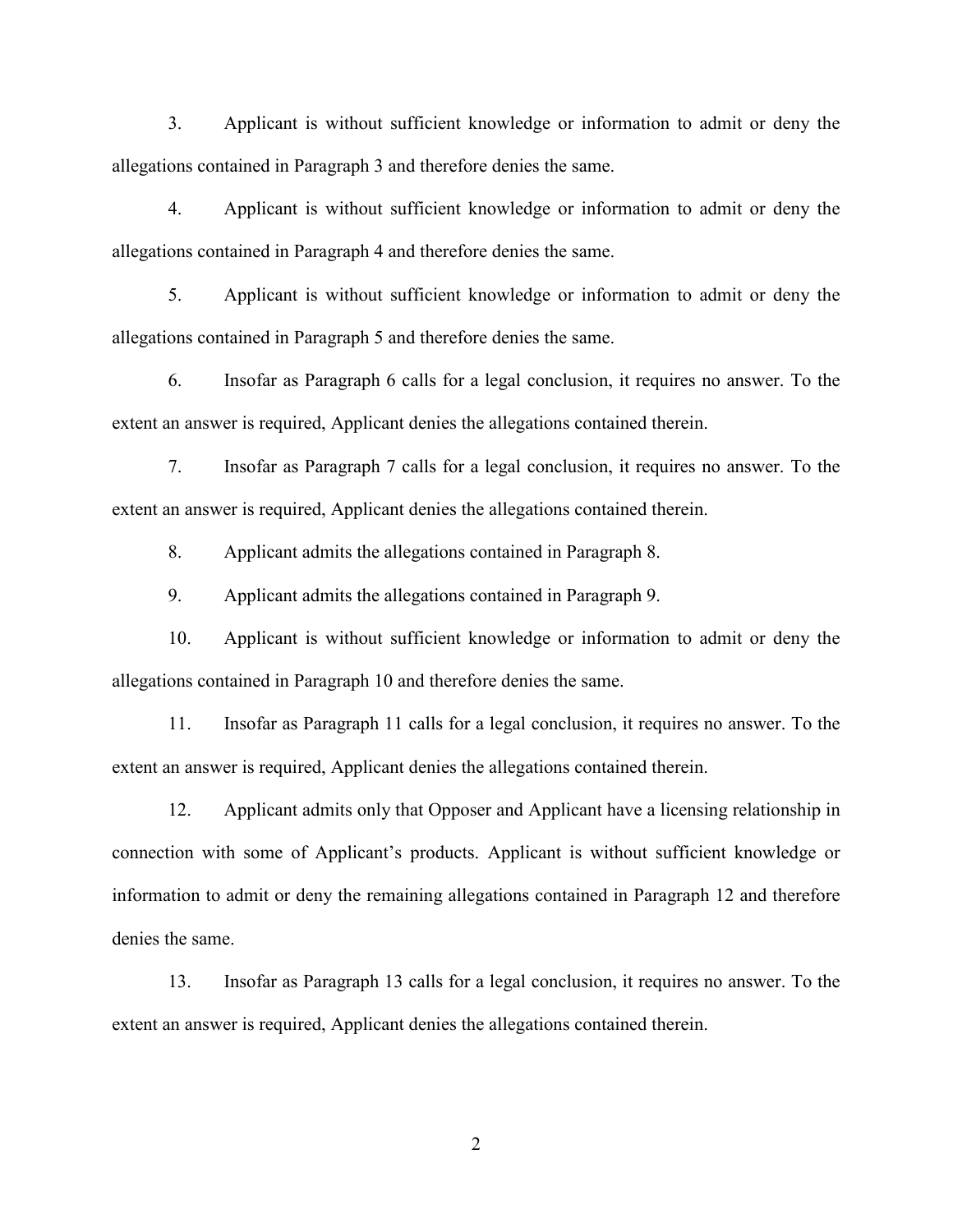14. Insofar as Paragraph 14 calls for a legal conclusion, it requires no answer. To the extent an answer is required, Applicant denies the allegations contained therein.

15. Applicant admits only that Applicant filed a Partial Motion to Dismiss Opposer's priority and likelihood of confusion claim under Section 2(d). Applicant is without sufficient knowledge or information to admit or deny the remaining allegations contained in Paragraph 15 and therefore denies the same.

16. Applicant states there are no allegations contained in Paragraph 16, and therefore no response is required.

## **AFFIRMATIVE DEFENSES**

Applicant submits the following affirmative defenses:

1. Opposer's Amended Notice of Opposition fails to state a claim upon which relief can be granted.

2. Opposer's THE POWER OF DREAMS mark has not become famous within the meaning of the Lanham Act Section 43(c), 15 U.S.C. § 1125(c).

3. There is no likelihood that registration of the Application will cause dilution by blurring Opposer's THE POWER OF DREAMS mark that is the subject of U.S. Trademark Reg. No. 3,843,591.

4. Opposer will sustain no damage, injury, or prejudice as a result of the issuance of a registration to Applicant for the services described in the Application.

Applicant reserves the right to assert additional affirmative defenses as they may become known through the process of discovery.

3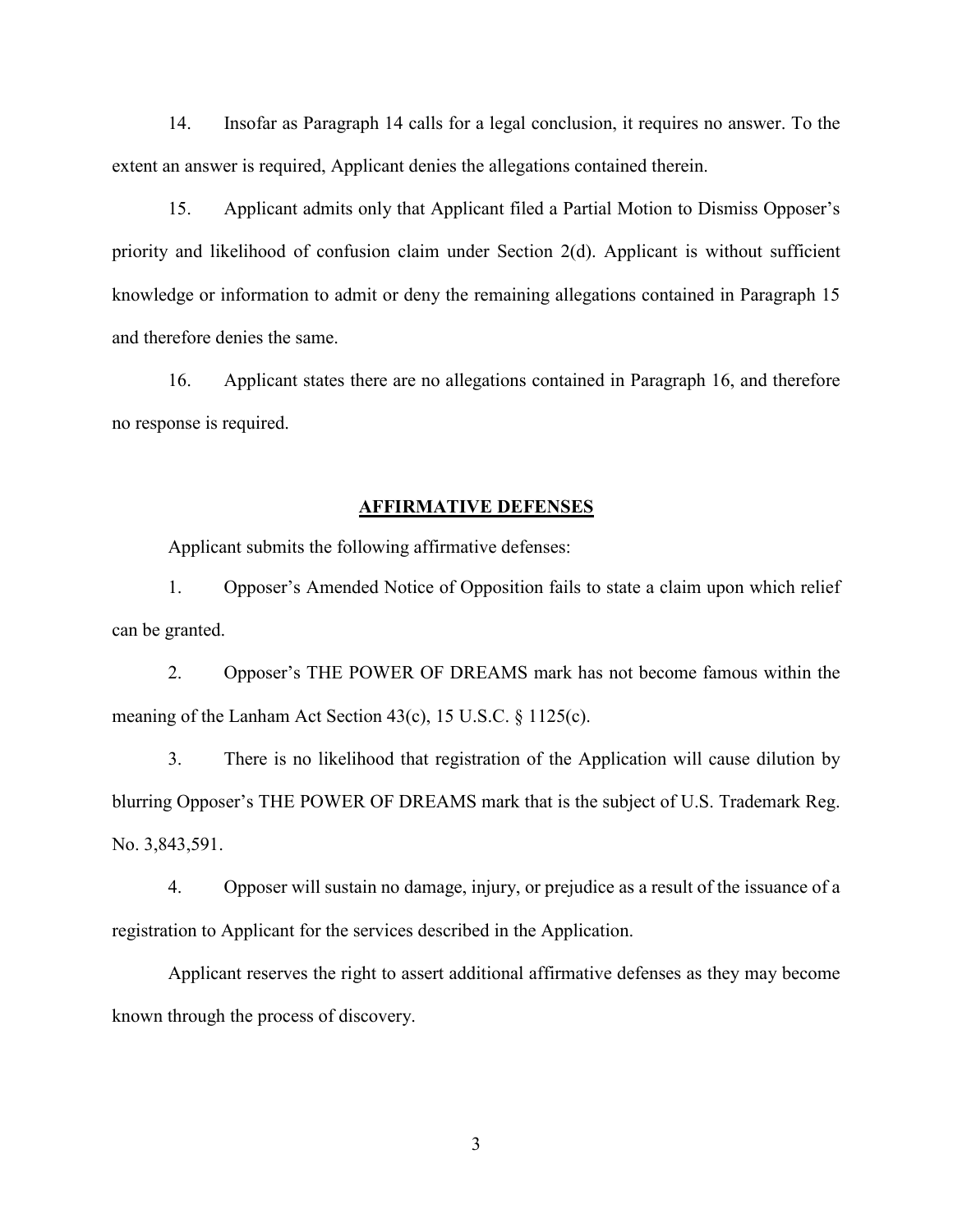## **PRAYER FOR RELIEF**

## **WHEREFORE**, Microsoft Corporation, prays that:

- A. This action be dismissed in its entirety with prejudice; and
- B. That Applicant have such other and further relief as the Board may deem just and proper.

Date: March 5, 2021 Respectfully submitted,

# DINSMORE & SHOHL LLP

By: /April L. Besl/ April L. Besl, Esq. Jaci Overmann, Esq. Luke S. Curran, Esq. Leanthony D. Edwards, Esq. 255 East Fifth Street, Suite 1900 Cincinnati, OH 45202 Telephone: (513) 977-8527 Facsimile: (513) 977-8141 E-mail: april.besl@dinsmore.com jaci.overmann@dinsmore.com

> *Attorneys for Applicant Microsoft Corporation*